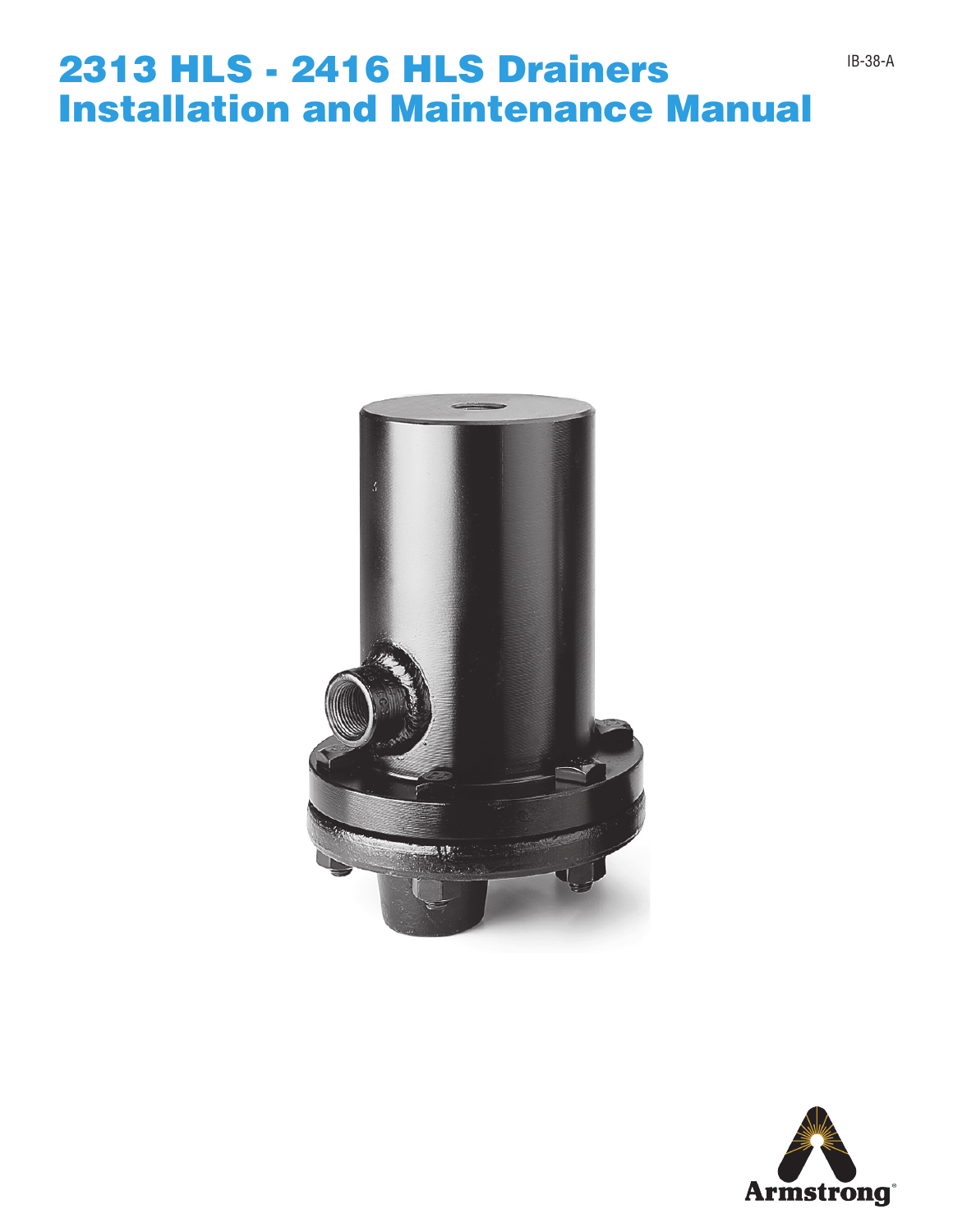# Installation and Set Up Overview



**Warning:** *This bulletin should be used by experienced personnel as a guide to the installation of 2313*  **Herman HLS – 2416 HLS drainers and their repair parts. Selection or installation of equipment should always be** *accompanied by competent technical assistance. We encourage you to contact Armstrong or its local representative for complete details.*

### Installation **.............................3**

**Installation of Valve and Seat.............4**

**Troubleshooting...........................5-6**

*Designs, materials, weights and performance ratings are approximate and subject to change without notice. Visit www.armstronginternational.com for up-to-date information.*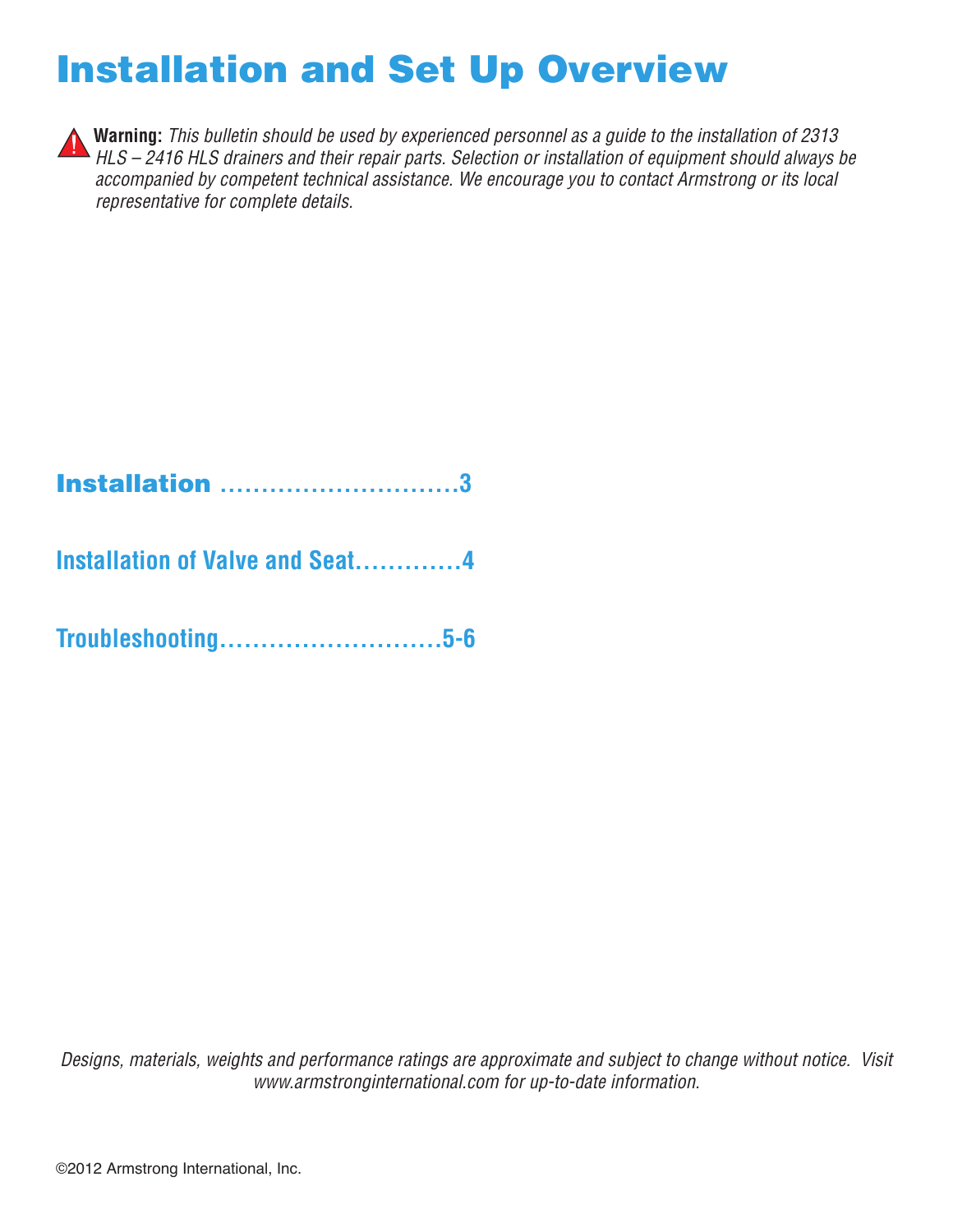# Installation

**1** Make sure you have received the correct drainer. The model number, orifice size, maximum working pressure and serial number are all stamped on a stainless metal plate screwed to the drainer body.

**2 C** Remove the wire from the drainer body connection. This wire holds the float in position during shipment. Leave wire in place as long as possible.

**3** On medium and heavy loads, and where there is horizontal drain piping, install the drainer with a vent line as shown in Fig. 1. In order for liquid to enter the drainer in this piping configuration, noncondensible gases must be backvented. Without the vent line, these gases would not be displaced and liquid would back up in the inlet piping. Install a strainer if scale or grit are present, as they may prevent proper seating of the valve. **Blowdown** valve "C" and test valve "F" are important for checking drainer operation.

**4.** Con light loads, a vent line is not required unless there is horizontal drain piping. Plug the side inlet and provide a single inlet pipe connection as show in Fig. 2. The following conditions must be met if this procedure is followed:

- a. ¾" pipe minimum is used for drainer inlet;
- b. A gate valve rather than a globe valve is used as a stop valve;
- c. The liquid is free from grit or scale.

When the drainer is installed, the float will be down and the valve closed. To place in operation, open the liquid inlet valve to the drainer and the vent line valve if a vent line is used.



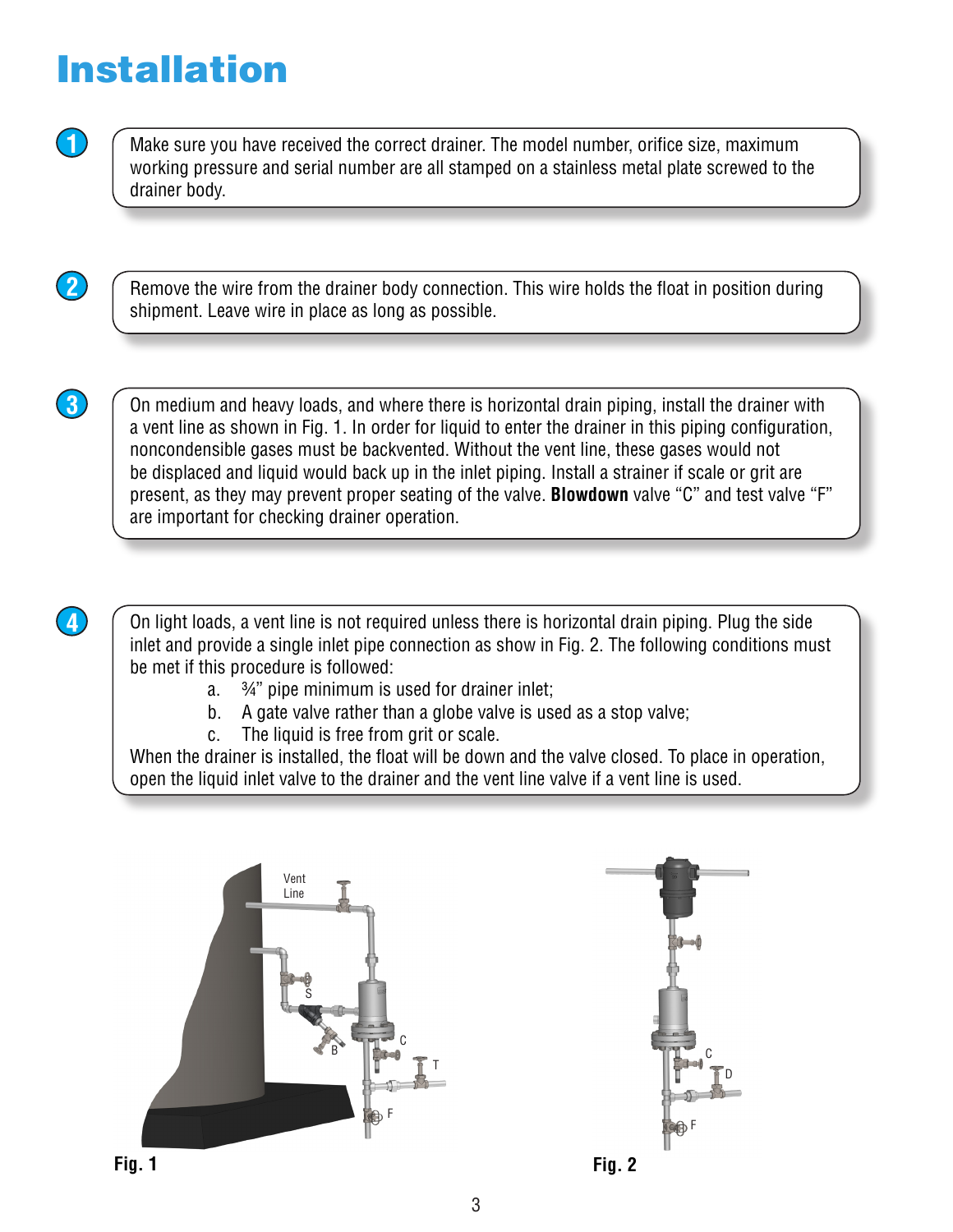## Installation of Valve and Seat Mechanism

**Check the stamped orifice size to ensure you have received the correct mechanism.** 



\* The float lever should remain parallel to the valve lever assembly. However, should the adjustment be thrown off during installation of a new mechanism, loosen the hex head screw and adjust the jack screw assembly until the parts are parallel. Note: During this adjustment, hold the valve firmly in the orifice of the valve (J) seat to assure that no damage occurs to these surfaces. When the float lever is parallel with the valve lever assembly and there is clearance between the pivot clip and valve lever, then hold the jack screw (K) firmly with a wrench and tighten the hex head screw.

| <b>Valve Seat</b> | <b>Torque</b> |
|-------------------|---------------|
| HLS 2313-2413     | 240 FT LB     |
| HLS 2315-2415     | 410 FT LB     |
| HLS 2316-2416     | 520 FT LB     |

**Table 4**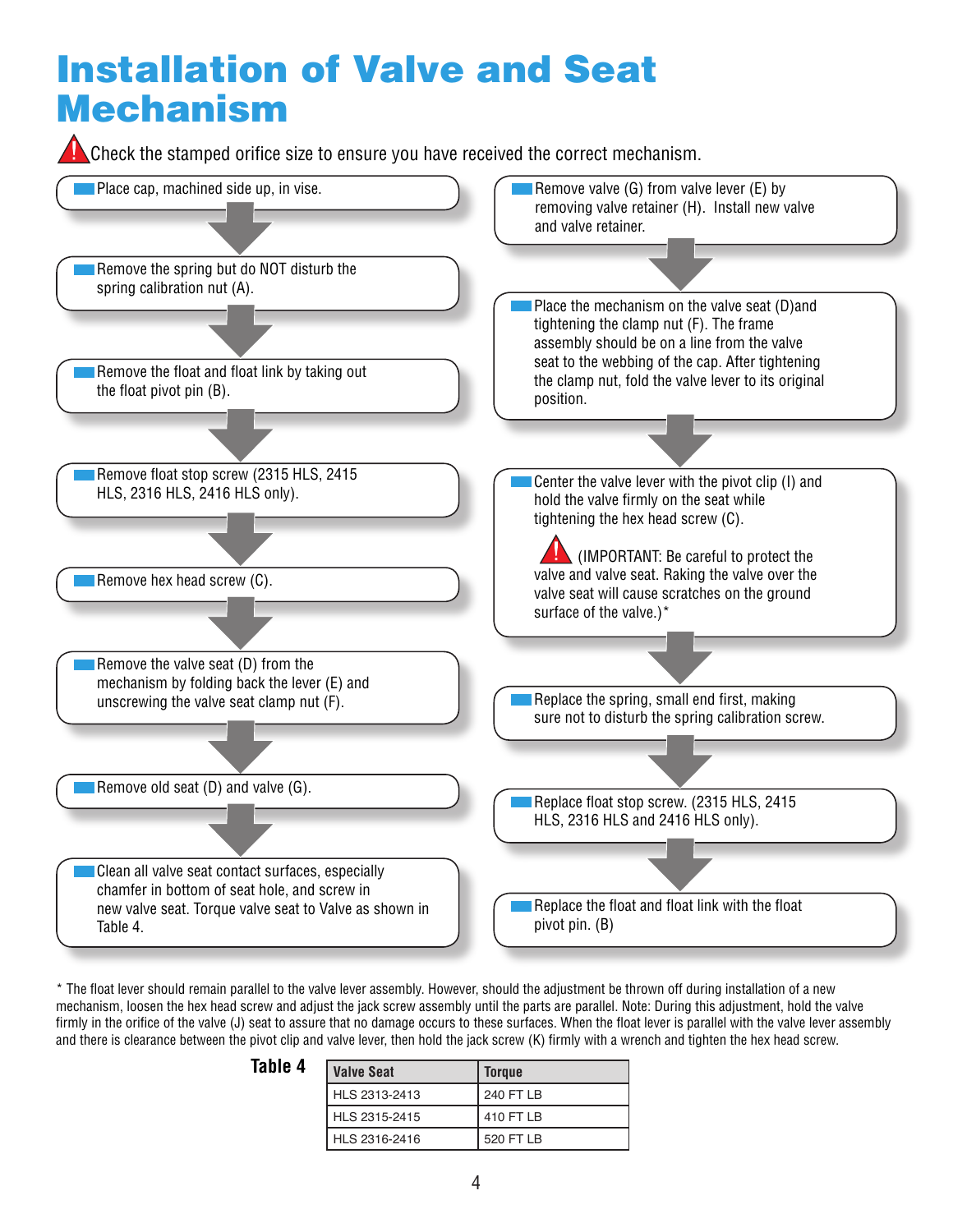# Troubleshooting

#### **Drainer does not discharge**

- a. The line pressure may be higher than that stamped on the drainer.
- b. The specific gravity of the liquid being used may be lower than the specific gravity of the liquid for which the drainer was ordered.
- c. There may be no flow of liquid to the drainer due to:
	- a. Plugged strainer. Blow down the strainer. After a few minutes the drainer should start to discharge.
	- b. The vent valve may be closed.
- d. If liquid is present, the strainer is clean and the vent valve is open, the drainer will not discharge. Check the float for leaks:

 a. Close the inlet, return, and vent valves. Blow down the drainer. Immediately open the drainer. Remove the float and shake it. If the float is leaking you should be able to hear liquid sloshing. Do not delay between blowing down the drainer and shaking the float.

 b. The float may have collapsed. Leaky or collapsed floats must be replaced. When ordering, specify drainer figure number and serial number.

e. Inspect for mechanical trouble such as disconnected float or broken valve. The spring may need to be replaced or adjusted.

**Valve leaks.** The drain "T" or discharge is normally continuous, making it hard to tell if the valve leaks.

- a. With valve "D" closed and valve "F" open, open drain valve "C", which will lower the level of liquid in the drainer. The valve should contact the seat and shut off. If it does not, either the valve is leaking or it is being held open by scale or grit.
- b. Close the inlet valve "S" for a few minutes to accumulate liquid. Open the inlet valve "S" quickly. The float should rise high enough to blow out grit. Repeat the procedure in "A" to check the valve for leaks.
- If the valve continues to leak, new parts are required.

#### **Drainer Discharges – Wide Open Continuously**

- a. If there is a build up of liquid in the unit to be drained then,
	- a. Pressure may be too low;
	- b. The load may be higher than anticipated;
	- c. A larger orifice or a larger drainer may be needed.
- b. If the continuous discharge is a mixture of liquid and gas there may be scale in the drainer or mechanical trouble.
	- a. Check that the mechanism is free to open and close without friction.
	- b. Check all parts, particularly valve and seat.
	- c. Check the unbalanced float weight. Too much tension on the spring could keep the valve from closing.
	- d. Clean the drainer mechanism and cap.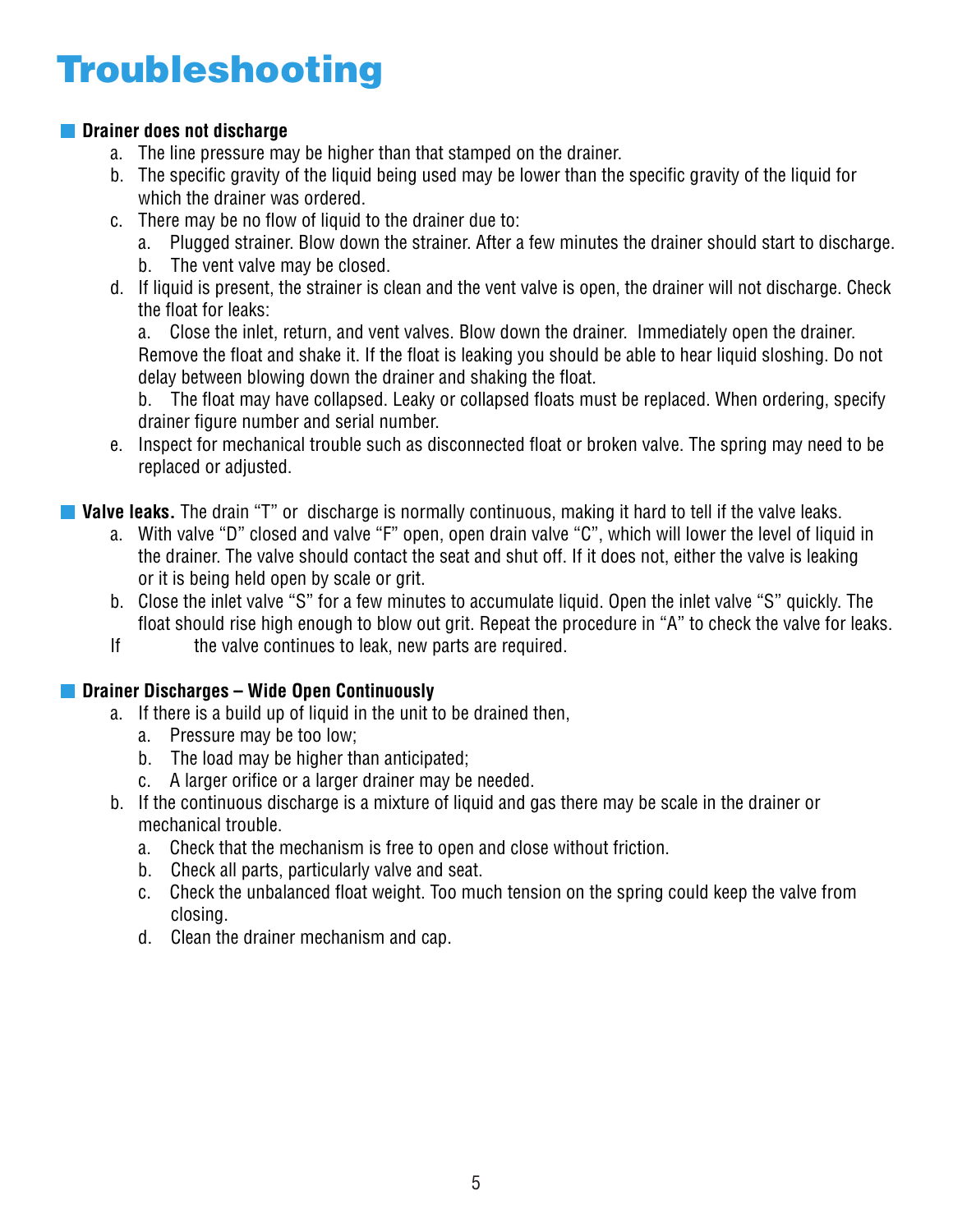# Troubleshooting Continued

Should the spring or float require replacement, the loading of the spring will have to be adjusted to the correct unbalanced float weight as given below:

 Drainer Size Unbalanced Float Weight 2313 HLS or 2413 HLS 4 0z. 2314 HLS or 2414 HLS 4 1/2 0Z. 2315 HLS or 2415 HLS 4 1/2 0Z. 2316 HLS or 2416 HLS 6 oz.

Replace the spring. Place the cap and mechanism on a flat surface. Hook a spring scale to the float hanger as shown in Fig. 3. The required unbalanced float weight should be just enough to move the valve off the seat. Tighten the spring pad to decrease the unbalanced weight and back off the spring pad to increase the unbalanced weight. When the valve lifts off the seat at the correct weight, take a screwdriver to hold the spring pad and tighten the lock nut "A".



**Fig. 3**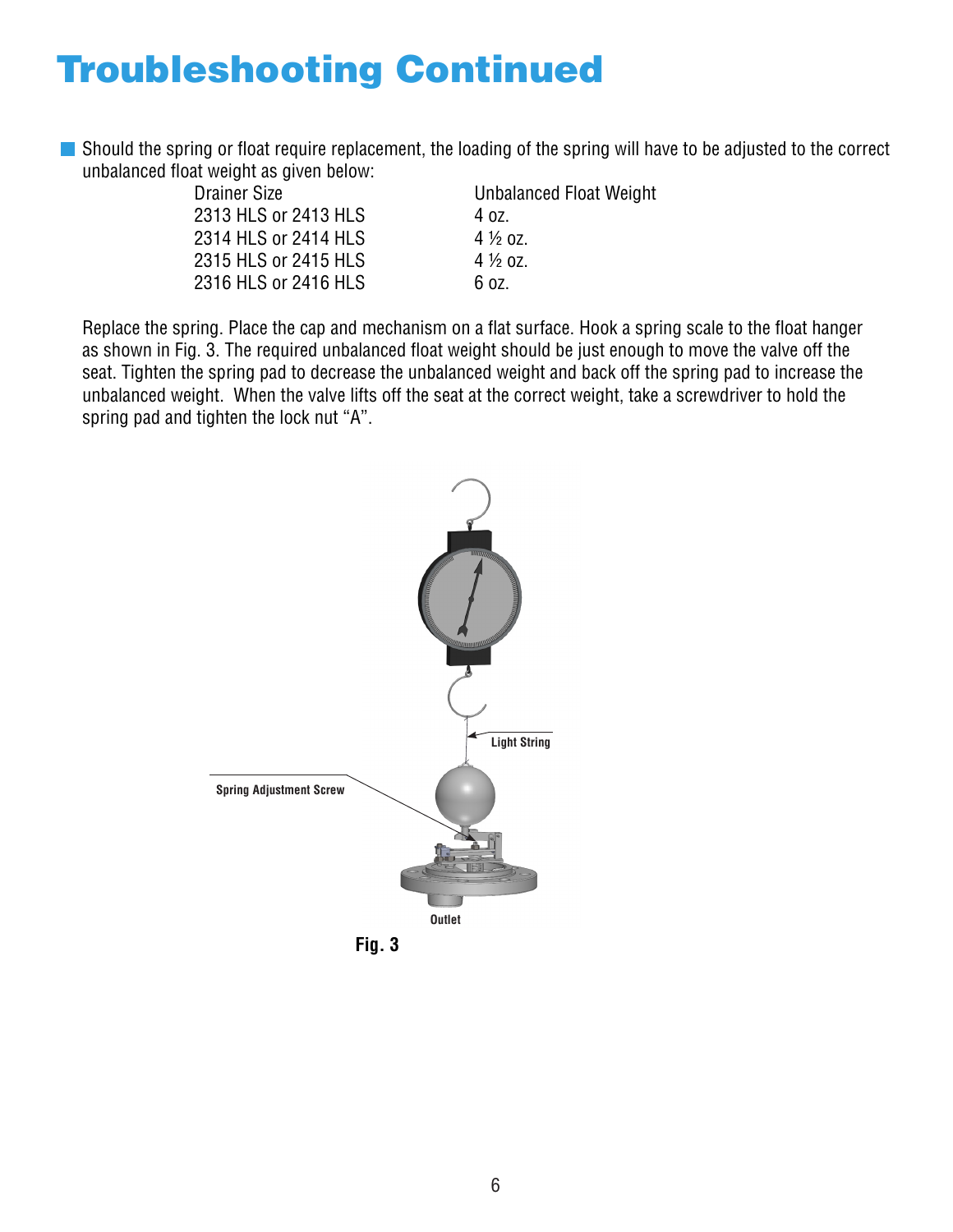